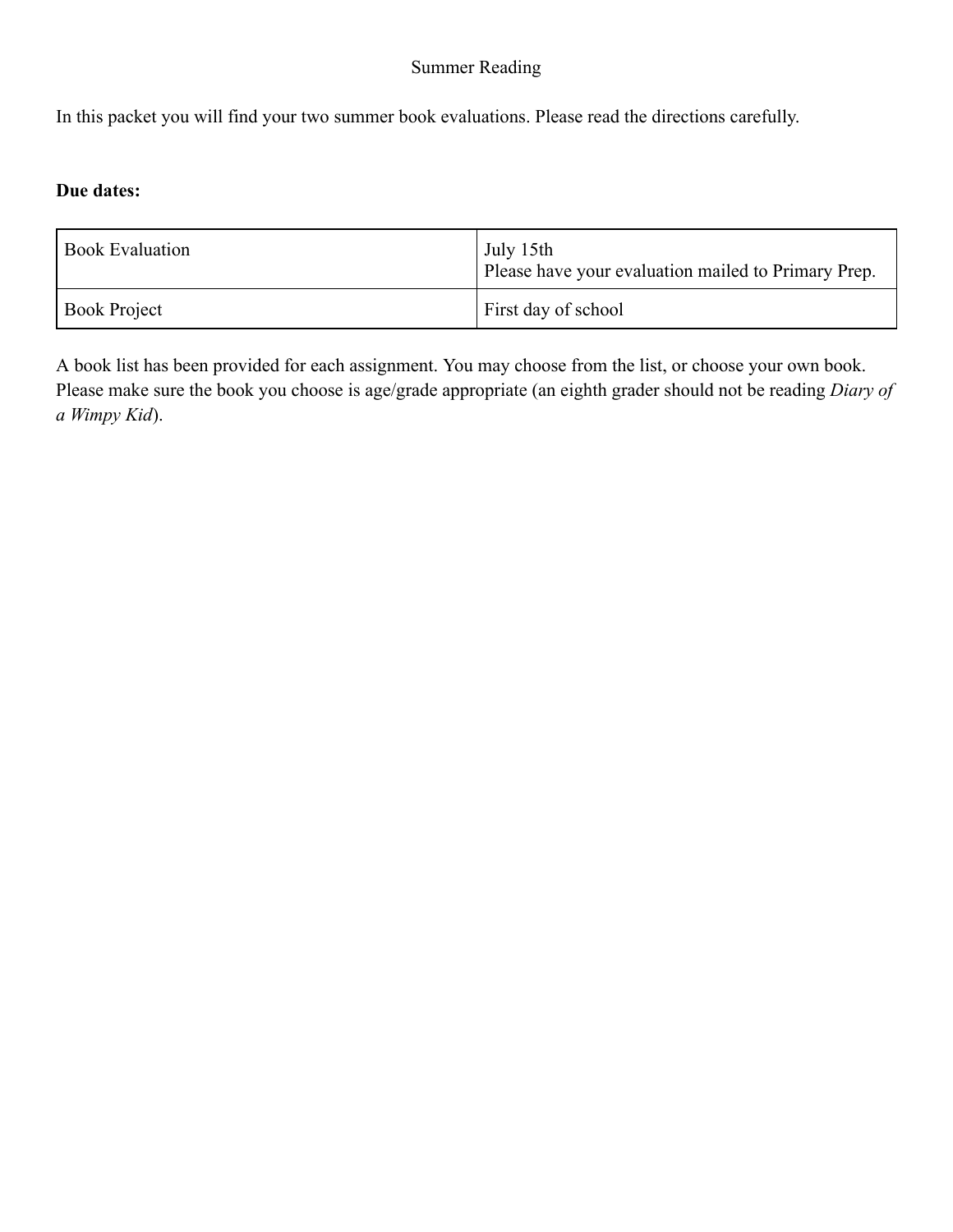#### Summer Book Evaluation

#### **Due July 15th**

- 1. Before reading your chosen summer book, read through the questions provided in this packet.
- 2. Choose 3 specific questions to answer in your response.
- 3. While reading, keep notes that you can pull from later when writing your answers to each question.
- 4. After reading, type out your book evaluation and make sure it adheres to all format requirements specified below.
- 5. Rubric must be submitted with your evaluation!

Evaluation Guidelines:

- 1. Cover page with your name, book title, and photo of the book
- 2. 12 point font, Times New Roman, double spaced
- 3. Indent each paragraph
- 4. No illegal elements (personal pronouns including "I, me, my, you, us, our," contractions, "things" "stuff" "very" "a lot," and writing about writing)
- 5. **IMPORTANT**! You must include one quote in each paragraph to show support for your stance.

Writing Format:

- Introduction
	- make sure you include a hook, bridge, and concise thesis statement.
- Body paragraphs
	- should contain one of the three specific questions you are answering.
	- you must include one quote from your book in each body paragraph.
- Conclusion
	- restate your thesis statement in different words and wrap up your essay (summarize your essay, but do not copy and paste from what you have already written!)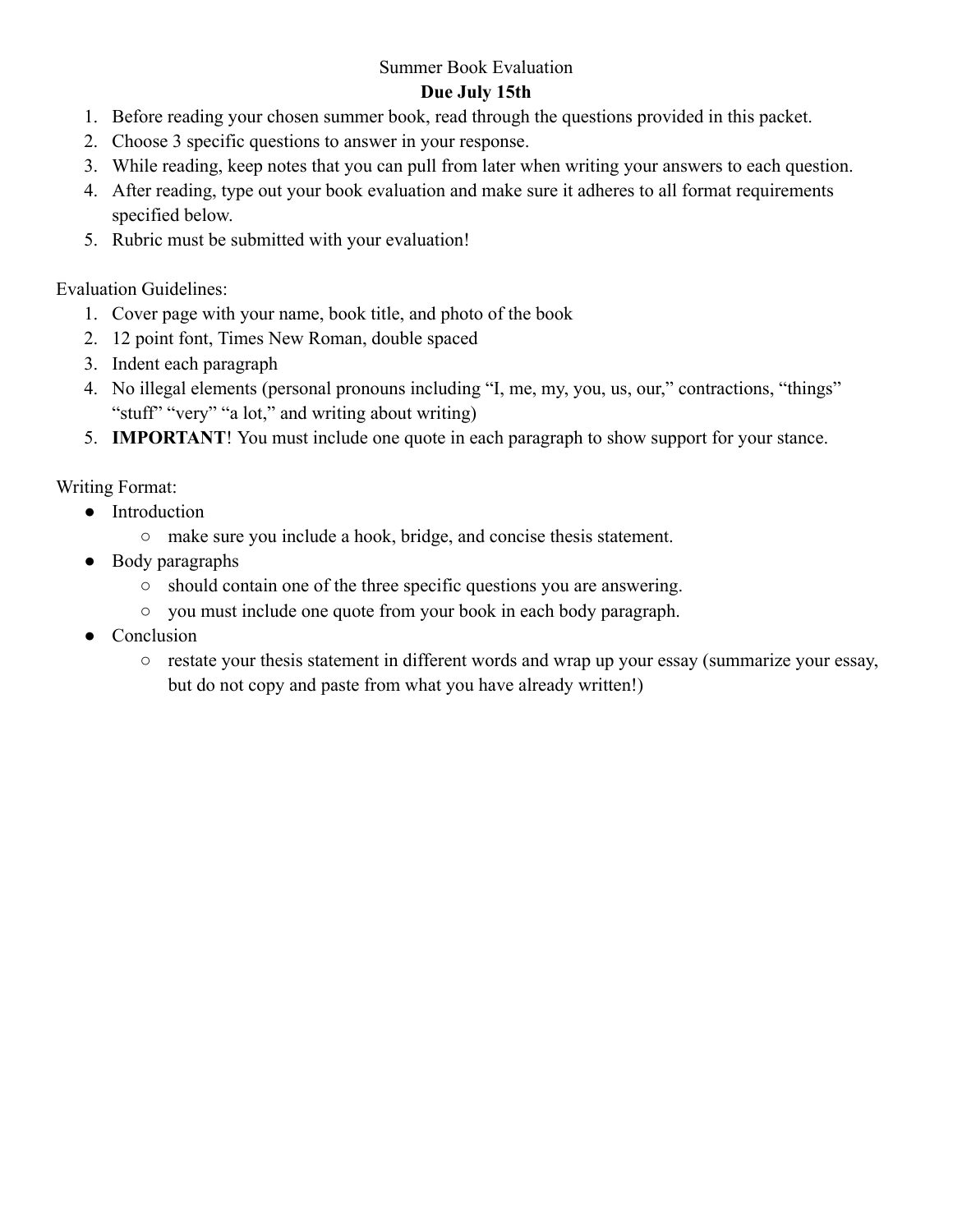#### **List of Response Questions (choose three)**

#### **Setting:**

*"In what ways does the setting help develop the story and characters?"*

#### **Character:**

*"How does the author develop the differences of certain characters, especially his main character?"*

*"What types of characters are included in the story? Why? (think protagonist, round character, dynamic character, etc)."*

# **Plot:**

*"How does the plot keep you on the edge of your seat and wanting more?"*

*"How does the climax change the main character? How does his/her/their actions affect the story?"*

# **Conflict:**

*"What is the primary conflict and was it powerful enough to earn an entire book being written about it?"*

*"Does the author include all 6 types of conflict? Why might the author choose to include these conflicts?"* **Audience appeal:** *"How does the author tell his story so that it appeals to (interests, stirs up) his audience?*

#### **Mood and tone:**

*"How does the author include mood and tone to create a certain feeling in the reader?"*

## **Diction**:

*"In what ways does the author include certain words and phrases to convey the story to the reader?"*

## **Figurative language:**

*"What figurative language does the author include to enhance the story and reader's experience?"*

# **Point of view:**

*"What point of view is the book written in?"*

*"Why did the author choose to write this story from this point of view?"*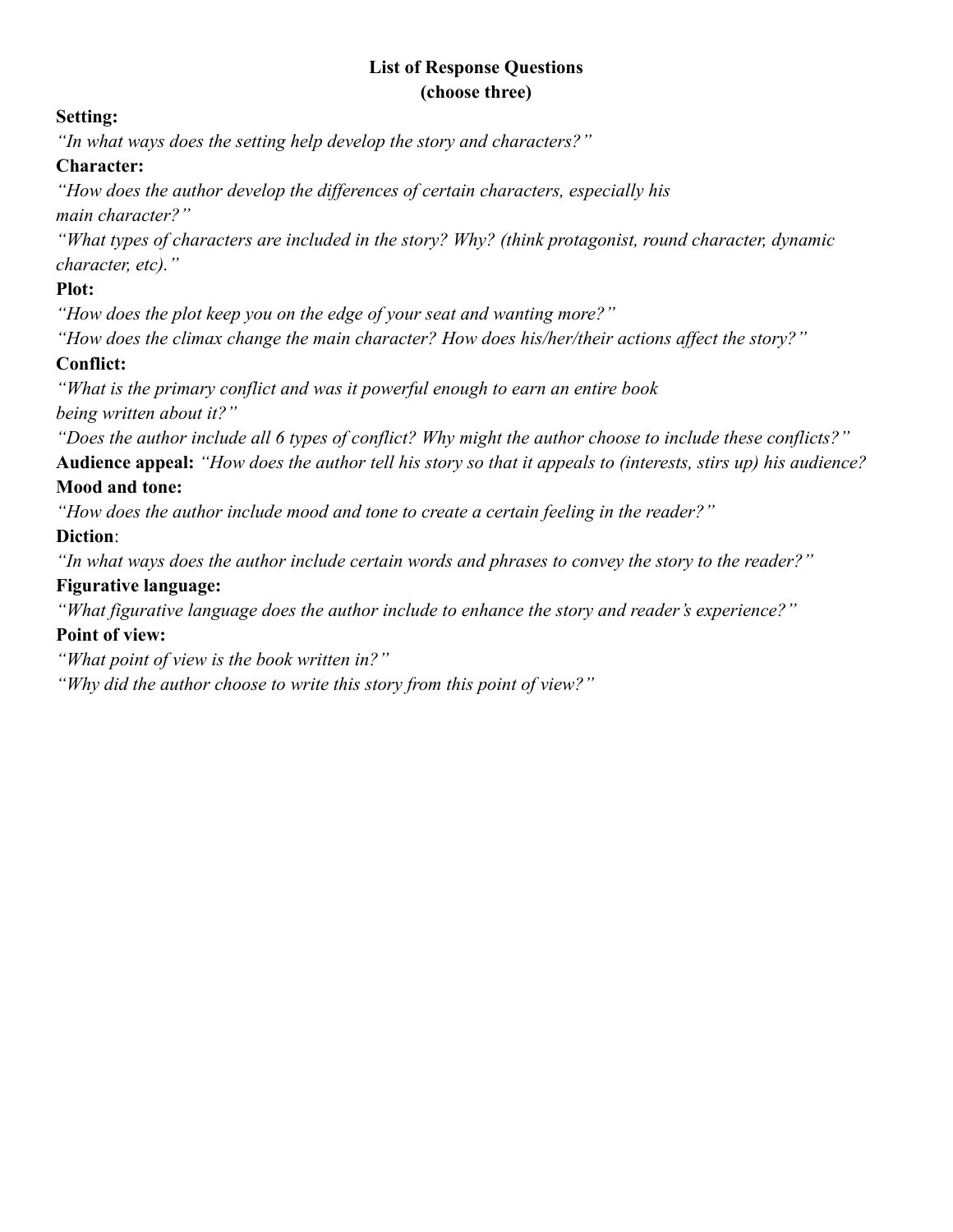| ſ |
|---|
|   |

|                                                                    | 5                                                                                                                                                                                                                                                          | 4                                                                                                                                                                                                                                 | 3                                                                                                                                                                                      | $\overline{\mathbf{2}}$                                                                                                                                                                                              | 1                                                                                                                                                      |
|--------------------------------------------------------------------|------------------------------------------------------------------------------------------------------------------------------------------------------------------------------------------------------------------------------------------------------------|-----------------------------------------------------------------------------------------------------------------------------------------------------------------------------------------------------------------------------------|----------------------------------------------------------------------------------------------------------------------------------------------------------------------------------------|----------------------------------------------------------------------------------------------------------------------------------------------------------------------------------------------------------------------|--------------------------------------------------------------------------------------------------------------------------------------------------------|
| <b>INTRODUCTION</b><br>Attention getter<br><b>Thesis Statement</b> | Well-developed<br>introduction engages<br>the reader and<br>creates interest.<br>Thesis is significant<br>and compelling.<br>Conclusion creatively<br>wraps up and clearly<br>goes beyond restating<br>the thesis.                                         | Introduction creates<br>interest. Thesis is clear<br>and effective.                                                                                                                                                               | Introduction is present<br>but may lack detail or<br>interest. Thesis is clear.                                                                                                        | There is little or no<br>attempt at an attention<br>getter. Thesis is vague<br>or unclear.                                                                                                                           | There is no thesis or<br>attention getter.                                                                                                             |
| <b>MAIN POINTS</b><br>Body Paragraphs                              | Well developed main<br>points directly relate<br>to the thesis.<br>Supporting examples<br>are specific and<br>detailed.                                                                                                                                    | Three or more main<br>points are related to the<br>thesis, but one may<br>lack details. The<br>description shows a<br>consistent point of view<br>with a very good<br>inclusion of vivid,<br>creative, or accurate<br>details.    | Three or more main<br>points are present. The<br>description lacks<br>sufficient details but<br>there is evidence of<br>some creativity,<br>originality, and/or<br>accuracy.           | Less than three main<br>points, and/or poor<br>development of ideas.<br>The description is<br>undeveloped and not<br>very creative, vivid, or<br>accurate.                                                           | No precise three<br>main points and do<br>not connect to<br>thesis.                                                                                    |
| <b>ORGANIZATION</b><br>Structure<br><b>Transitions</b>             | Logical progression of<br>ideas with a clear<br>structure that<br>enhances the thesis.<br>Transitions are<br>mature and graceful.                                                                                                                          | Logical progression of<br>ideas. Transitions are<br>present equally<br>throughout the essay.<br>Paragraphing is sound.<br>The organization fits<br>the purpose of the<br>essay.                                                   | Organization is clear.<br>Some effective<br>transitions are<br>present. Paragraphing<br>may need some work.                                                                            | No discernable<br>organization.<br>Paragraphing needs<br>major work. Transitions<br>are weak or not<br>present.                                                                                                      | There is no clear<br>organization and no<br>transitions                                                                                                |
| <b>STYLE</b><br>Sentence flow, variety<br>Diction                  | Writing is smooth,<br>skillful, coherent.<br>Sentences are strong<br>and expressive with<br>varied structure.<br>Diction is consistent<br>and words well<br>chosen, adding<br>significant dimension<br>to the<br>description. There is<br>a clear "voice." | Writing is clear and<br>sentences have varied<br>structure. Diction is<br>consistent and<br>engaging. Portions of<br>the essay "shine"<br>because of effective<br>word choice. There is<br>some sense of the<br>author's "voice." | Writing is clear, but<br>sentences may lack<br>variety. Diction is<br>descriptive but not<br>consistently vivid or<br>accurate. The writer<br>needs to develop<br>his/her own "voice." | Writing is confusing,<br>hard to follow.<br>Contains fragments<br>and/or run-on<br>sentences. Diction is<br>weak because the<br>writer uses cliches or<br>overused/generic<br>words. Author's "voice'<br>is lacking. | Writing makes no<br>sense and is unable<br>to follow.                                                                                                  |
| <b>MECHANICS</b><br>Spelling, punctuation,<br>capitalization       | Punctuation, spelling,<br>capitalization are<br>correct. No errors.<br>Student follows all<br>guidelines and has no<br>illegal elements                                                                                                                    | Punctuation, spelling,<br>capitalization are<br>generally correct, with<br>few errors $(1-2)$ .<br>Student has 1-2 illegal<br>elements and makes an<br>attempt to follow<br>quidelines.                                           | A few errors in<br>punctuation, spelling,<br>capitalization. (3-5)<br>Student has 3-5 illegal<br>elements and vaguely<br>follows guidelines                                            | Many errors in<br>punctuation, spelling,<br>capitalization. (6-7)<br>Student included 6-7<br>illegal elements and<br>barely follows<br>quidelines.                                                                   | Distracting errors in<br>punctuation,<br>spelling,<br>capitalization.<br>Student included<br>7+ illegal elements<br>and does not follow<br>quidelines. |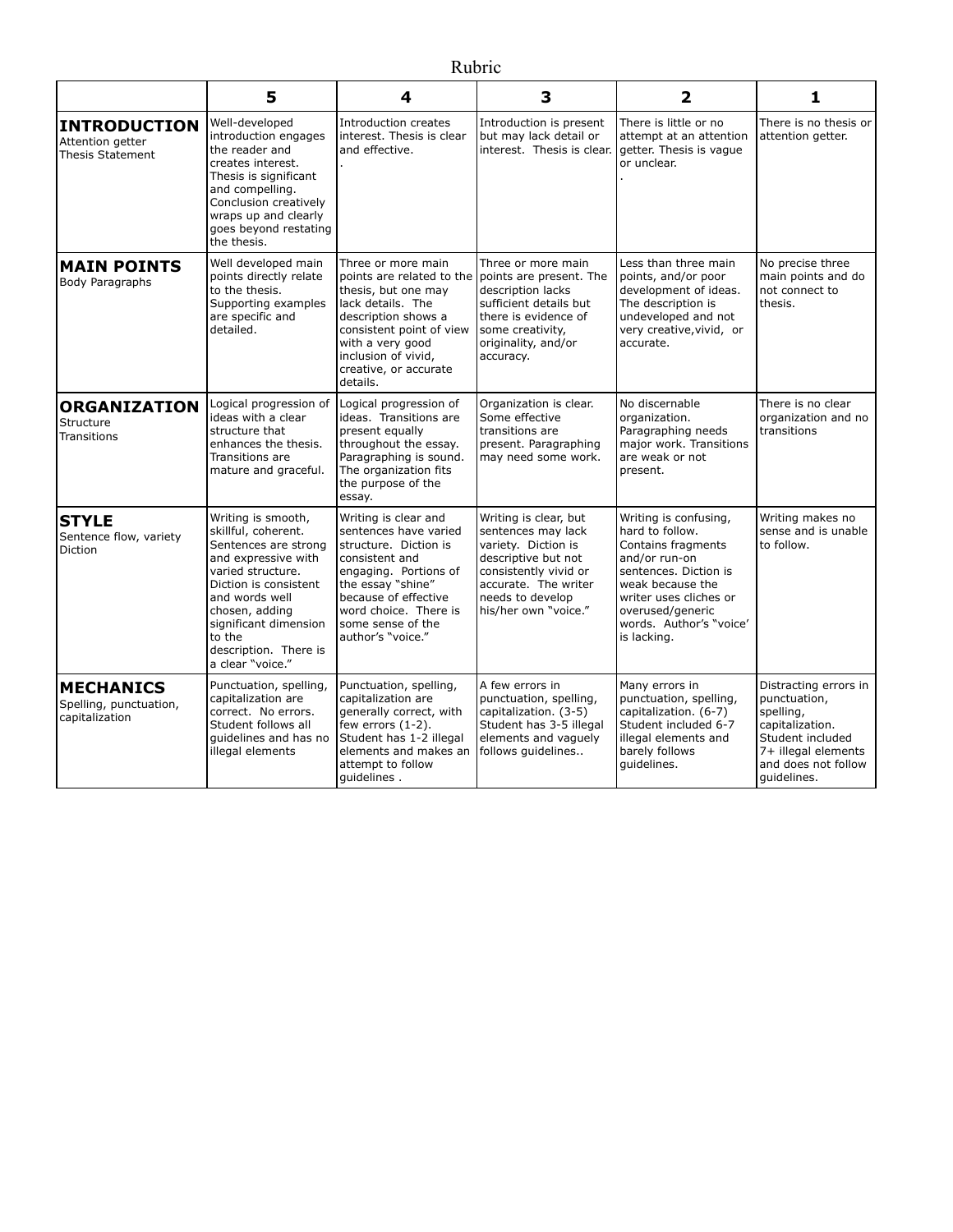# **Primary Prep Middle School (Grades 7-8) - 2021 Summer Reading Assignment**

**DIRECTIONS:** Read one book from the list. Be sure to choose books you have not read. Feel free to read more if you want! Choose one project for your book. Projects are due on the first day of school. Be sure to follow the rubric. Rubrics must be submitted with each project!

| <b>Intelligence Area</b>    | <b>Project Choice A</b>                                                                                                                                                                                                                                                                       | <b>Project Choice B</b>                                                                                                                                                                                                                                                                       |
|-----------------------------|-----------------------------------------------------------------------------------------------------------------------------------------------------------------------------------------------------------------------------------------------------------------------------------------------|-----------------------------------------------------------------------------------------------------------------------------------------------------------------------------------------------------------------------------------------------------------------------------------------------|
| <b>Verbal Linguistic</b>    | <b>Poetry Anthology</b> – With at least 5<br>original poems and 3 found poems that<br>relate to the book's content, bind it like<br>a book with a cover and table of<br>contents. Write a foreword that<br>identifies the theme of the book.                                                  | Newspaper Page- Include 1<br>book based feature article, 1<br>side-bar character focused<br>article, 1 related research<br>article, and 2 graphics (photos,<br>maps, charts, etc.)                                                                                                            |
| <b>Logical Mathematical</b> | Conflict Survey- Summarize the<br>main conflict in the story and conduct<br>a survey of at least 25 students to<br>chart the<br>percentages of students who could<br>predict the resolution.                                                                                                  | <b>Book Budget</b> – Based upon<br>the main character's activities<br>and interests, make a list of the<br>supplies and services that were<br>utilized in the story; research<br>and estimate the costs<br>associated with the items and<br>then calculate the character's<br>total expenses. |
| <b>Musical</b>              | Original Song & Music Video -<br>Compose and record an original song<br>(based on the plot and theme); create<br>an accompanying music video that<br>pairs visuals with the music and<br>lyrics.                                                                                              | Theme CD - Compile a<br>selection of 5-8 thematically<br>related songs that represent the<br>book; must include a CD insert<br>that includes a page for each<br>song and detailed explanation<br>for how the lyrics relate to the<br>novel.                                                   |
| <b>Visual-Spatial</b>       | Children's Pop-Up Book -<br>Containing a minimum of 6 pop-up<br>elements based on the book's content-<br>pictures & pop-ups must be paired<br>with text.                                                                                                                                      | Photo Montage-Consisting of<br>at least 20 images depicting<br>key literary elements of the<br>story, captions must<br>accompany each<br>picture. Project may be<br>submitted as a PPT slideshow                                                                                              |
| <b>Bodily-Kinesthetic</b>   | Board Game-Based on the theme of<br>the story, game must include 10-12<br>trivia cards that relate to the plot,<br>playing pieces representing characters,<br>a method of movement and hazards<br>related to the conflict(s), and a detailed<br>rule book.                                    | <b>Sculpture or Model - Create</b><br>an object or a person symbolic<br>of the story. It must be<br>constructed by the student and<br>have a museum placard<br>explaining its connection to<br>the novel.                                                                                     |
| Interpersonal               | <b>Character Party</b> $-$ Plan a theme party<br>for the characters from the story;<br>produce an invitation, menu, seating<br>chart,<br>entertainment, and décor plan. Create<br>an event-planning folder that includes<br>visuals and descriptions of each<br>element and why you chose it. | <b>Character Interview-Record</b><br>an<br>interview with one of the<br>characters in the book,<br>interviewed by a magazine or<br>newspaper reporter to get the<br>"inside scoop" on the story.                                                                                              |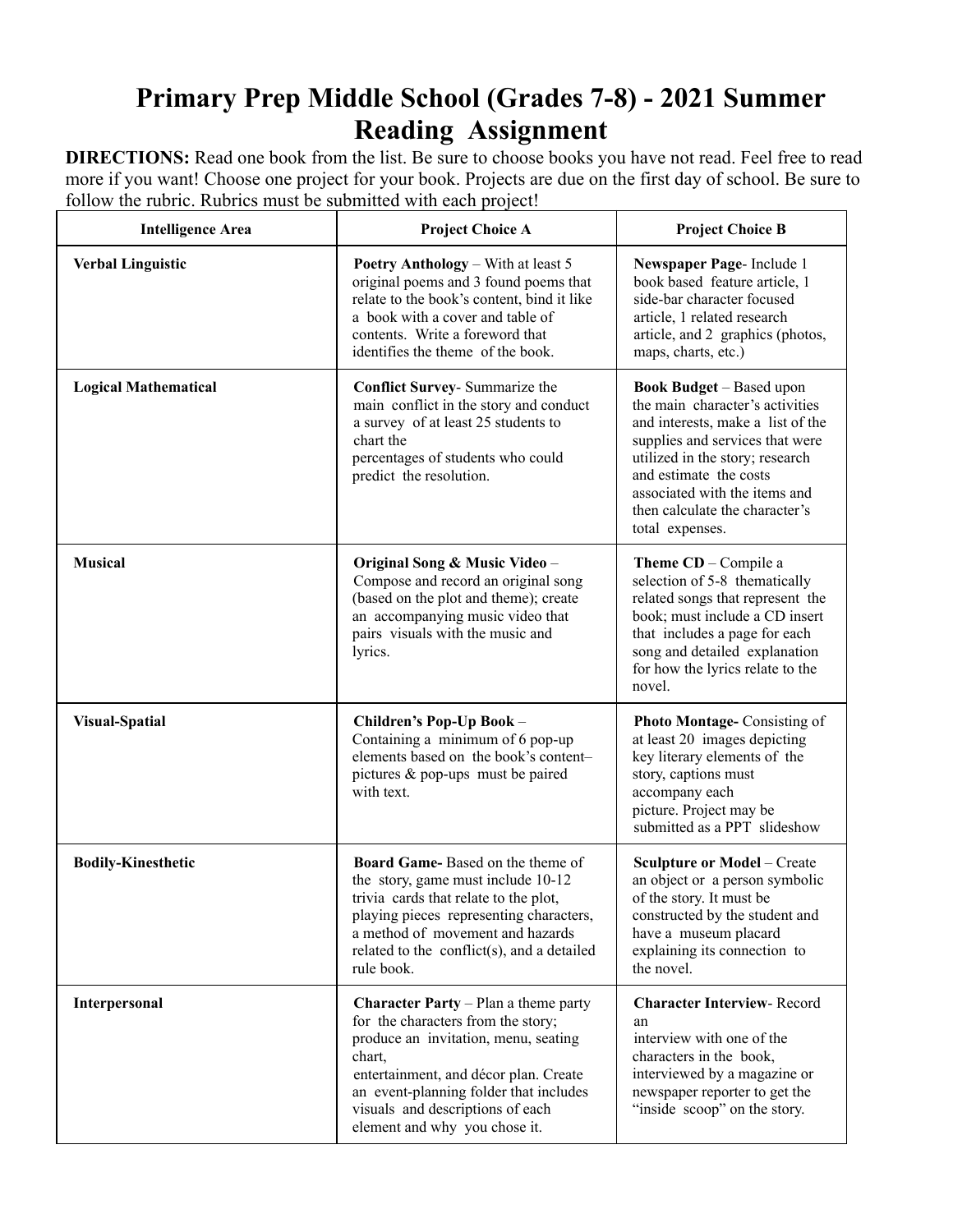| <b>Intrapersonal</b> | PowerPoint-Present research on a topic<br>related to the novel; must provide<br>visuals and cite sources for information<br>presented in PPT, 10-12 slides must<br>explain the connection to the novel in<br>the intro and clarify why others should<br>learn more in the conclusion. | Reading Reflections – Choose<br>and retell 2 main events from<br>the book; for both events,<br>explain your personal<br>connections and support with a<br>personal story. All ideas must<br>be thoroughly developed and<br>can be presented in the form of<br>a<br>scrapbook or poster.           |
|----------------------|---------------------------------------------------------------------------------------------------------------------------------------------------------------------------------------------------------------------------------------------------------------------------------------|---------------------------------------------------------------------------------------------------------------------------------------------------------------------------------------------------------------------------------------------------------------------------------------------------|
| Technological        | Web $Page - Use$ weebly.com to create a<br>free website that provides a plot<br>summary, character analysis, author<br>bio, links to sites that might provide<br>information related content, and an<br>interactive survey.                                                           | <b>Prezi</b> – Build an interactive<br>presentation that leads the<br>audience through a story<br>summary, includes images,<br>text, and embedded video to<br>invite the audience to read<br>the book; must include<br>introduction of characters,<br>verview of plot, and<br>statement of theme. |

| CATEGORY           | Expert-4                                                  | Proficient-3                   | Apprentice -2                                                                     | Novice-1                   |
|--------------------|-----------------------------------------------------------|--------------------------------|-----------------------------------------------------------------------------------|----------------------------|
| Content            | Covers topic in depth with                                |                                | Includes essential knowledge Includes essential information Content is minimal OR |                            |
|                    | details and examples:                                     | about the topic. Subject       | about the topic but there are                                                     | there are several          |
|                    | subject knowledge is                                      | knowledge is good; focuses     | 1-2 factual errors; focus may                                                     | factual errors; focus is   |
|                    | excellent; focuses on an                                  | on an important concept.       | be unclear.                                                                       | undear.                    |
|                    | important concept.                                        |                                |                                                                                   |                            |
| <b>Effort</b>      | Product shows a great                                     | Product shows a good           | Product shows some amount Product shows a                                         |                            |
|                    | amount of time spent and                                  | amount of time spent and       | of time spent and is slightly                                                     | minimal amount of time     |
|                    | very careful, neat work.                                  | careful, neat work.            | lacking neatness.                                                                 | spent and is lacking       |
|                    |                                                           |                                |                                                                                   | heatness.                  |
| <b>Originality</b> | Product shows a large                                     | Product shows some original    | Uses other people's ideas                                                         | Uses other people's        |
|                    | amount of original thought                                | thought and critical thinking. | (giving them credit), but there ideas but does not give                           |                            |
|                    | and critical thinking. Ideas                              | Work shows new ideas and       | is little evidence of original                                                    | them credit.               |
|                    | are creative and inventive.                               | insights.                      | thought or critical thinking.                                                     |                            |
| Appearance         | Makes excellent use of                                    | Makes good use of color,       | Makes some use of color.                                                          | Use of minimal color.      |
|                    | color, graphics, effects, etc. graphics, effects, etc. to |                                | graphics, effects, etc. to                                                        | praphics, effects, etc. to |
|                    | to enhance the                                            | enhance the presentation.      | enhance the presentation, buttenhance the                                         |                            |
|                    | bresentation.                                             |                                | occasionally these detract                                                        | bresentation. Often.       |
|                    |                                                           |                                | from the content.                                                                 | these detract from the     |
|                    |                                                           |                                |                                                                                   | content                    |
| <b>Mechanics</b>   | Correct grammar, spelling,                                | 1-3 errors in grammar,         | 3-5 errors in grammar,                                                            | More than 5 errors in      |
|                    | and punctuation.                                          | spelling, and punctuation.     | spelling, and punctuation.                                                        | grammar, spelling, and     |
|                    |                                                           |                                |                                                                                   | bunctuation.               |

\*Late project lose 5 points daily

# **\*\*\* Print two rubrics: one for each project!**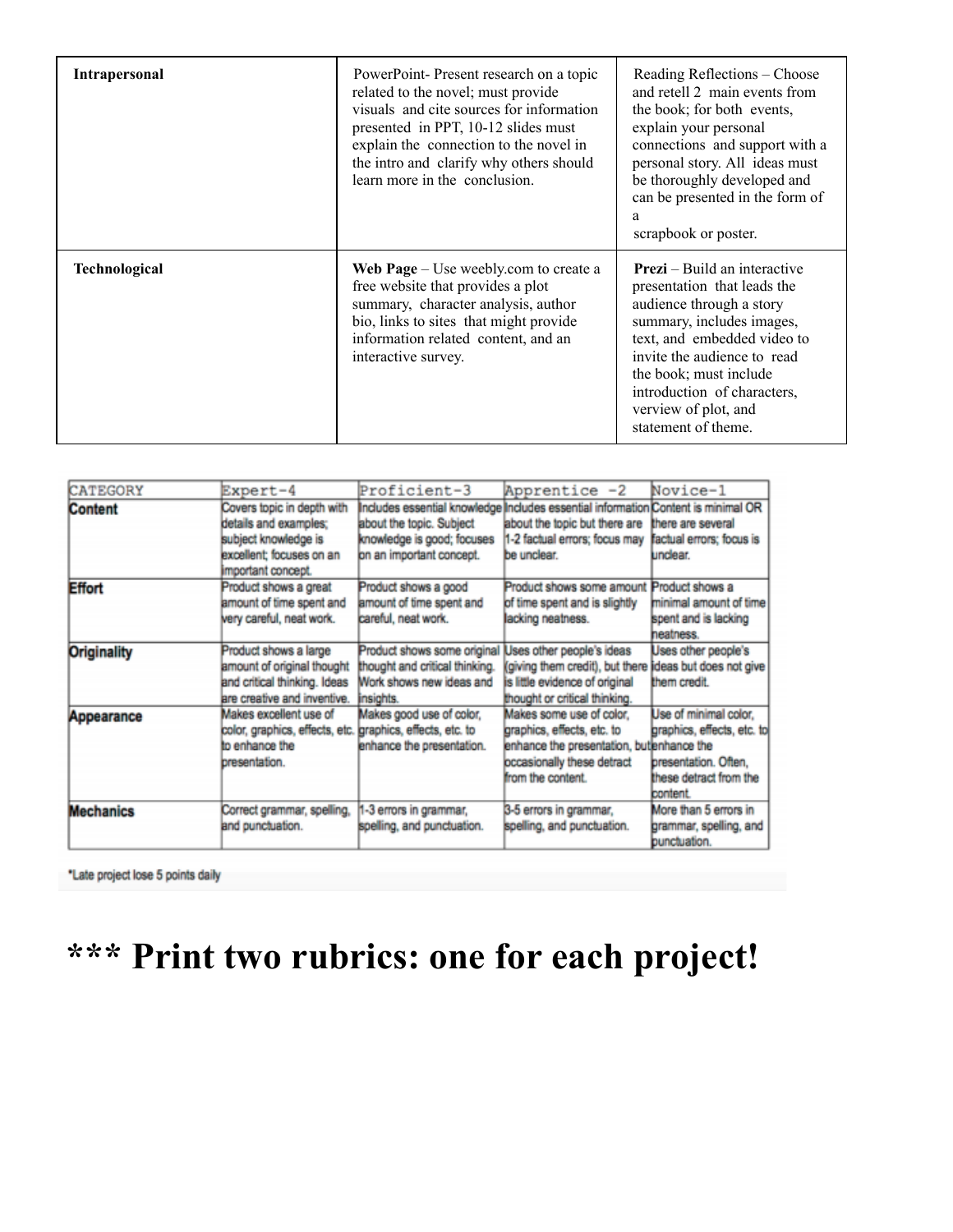# Rising 7th-8th Summer Reading Please choose two books \*one for each project\* **Some of the novels discuss tragedy and loss. Make sure you read a summary of the novels before you make your choice!**



| <b>Title</b>                    | <b>Author</b>         |
|---------------------------------|-----------------------|
| Screaming at the Ump            | <b>Audrey Vernick</b> |
| So B. It                        | Sarah Weeks           |
| The Schwa was Here              | Neal Shusterman       |
| Drums, Girls, and Dangerous Pie | Jordan Sonnenblick    |
| <b>Million Dollar Throw</b>     | Mike Lupica           |
| Love and Gelato                 | Jenna Evan Welch      |
| Goodbye Stranger                | Rebecca Stead         |
| Amal Unbound                    | Aisha Saeed           |

| Bees on the Roof                     | Robbie Shell                      |
|--------------------------------------|-----------------------------------|
| Kelvin McCloud and the Seaside Storm | Michael Erb                       |
| The Silent Voice                     | Jerry Spinelli                    |
| The Boy Who Harnessed the Wind       | William Kamkwamba and Bryan Maler |

| Tortilla Sun                      | Jennifer Cervantes |
|-----------------------------------|--------------------|
| The Astounding Color of After     | Emily X.R. Pan     |
| Lucky Broken Girl                 | <b>Ruth Behar</b>  |
| <b>Rooting for Rafael Rosales</b> | Kurtis Scaletta    |
| The Epic Fail of Arturo Zamora    | Pablo Cartaya      |